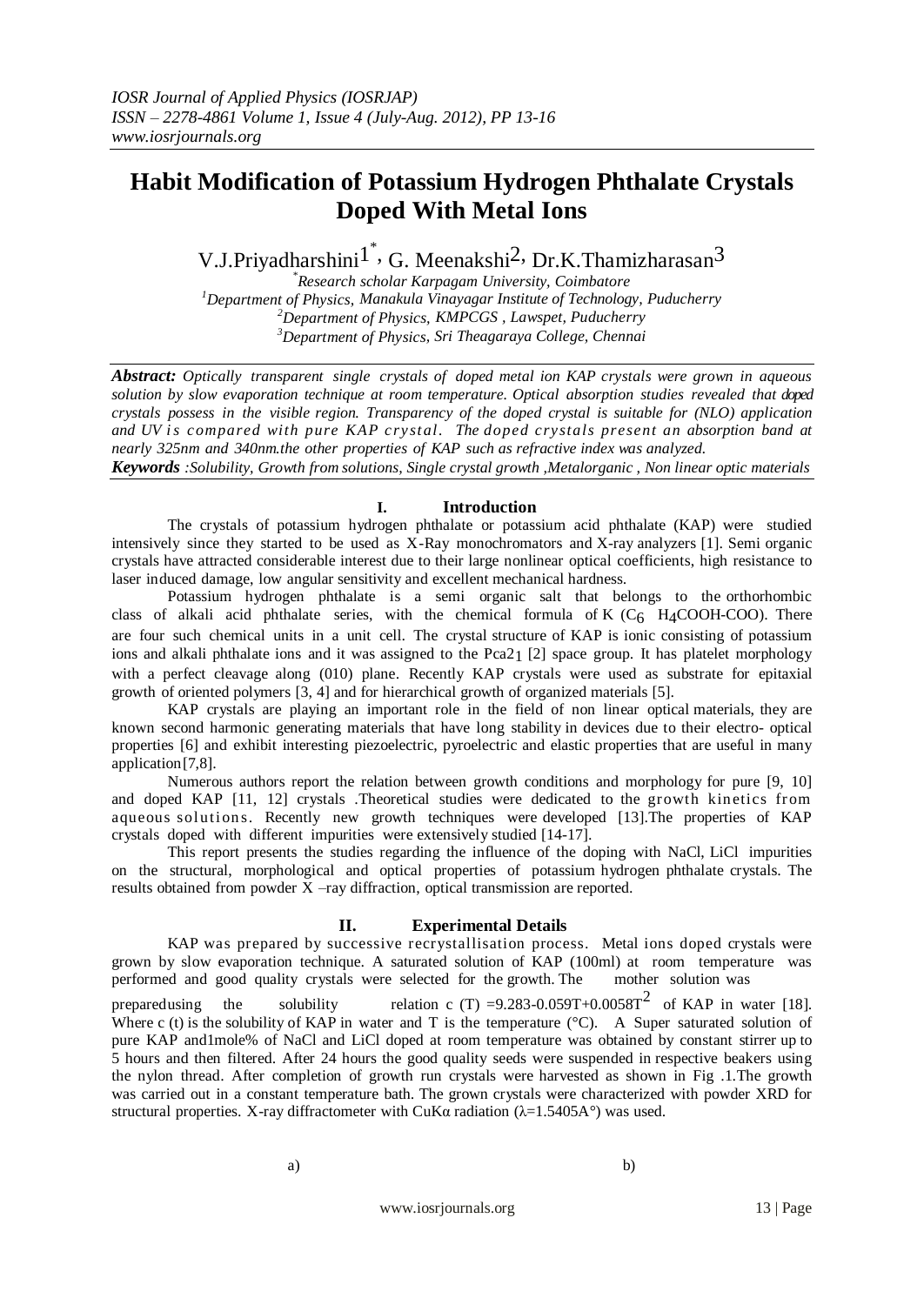



Fig.1. (a) Grown crystal of KAP doped with NaCl ;( b) Grown crystal of KAP doped with LiCl

# **III. Characterization**

The grown impurities doped KAP crystal was subjected to various characterizations viz; powder Xray diffraction, UV-visible spectral study and the results were compared with that of pure KAP.

# **3.1 Result and discussion**

The powder X-Ray diffraction analysis on NaCl doped KAP and LiCl doped KAP crystals was recorded using CuKα diffractometer. This analysis revealed that powder crystals of doped KAP crystallize in orthorhombic system with space group Pca21. The calculated lattice parameters for doped crystals were compared with that of pure KAP [19]. The xrd results have confirmed that the incorporation of metal ions in the KAP crystal lattice does not change the crystal structure though there is a small change in the lattice parameter.

### XRD analysis.

The powder X-ray diffractogram of doped KAP presented has been recorded up to  $2\theta = 80^\circ$ and at a scan rate 10.13 min prove that both crystals have same structure. X-ray powder pattern of the crystal was recorded on a XPERT-PRO diffractometer using CuKα (1.5406A˚) radiation. The recorded X-ray spectra and the corresponding data obtained for the grown crystal in the present study fig.2, reveal that diffraction peaks for both the doped crystals were compared with the values available in the literature and the peaks match very well compared WITH the JCPDS data of pure KAP and the h k l value s were noted. From the Table 1.It is reported that the pure KAP as values were close in arrangement. From the XRD spectrum of doped crystals, it also reveals that there are more additional peaks, but only change in the intensity of the peaks. This shows the presence of additional phase due to doping



www.iosrjournals.org 14 | Page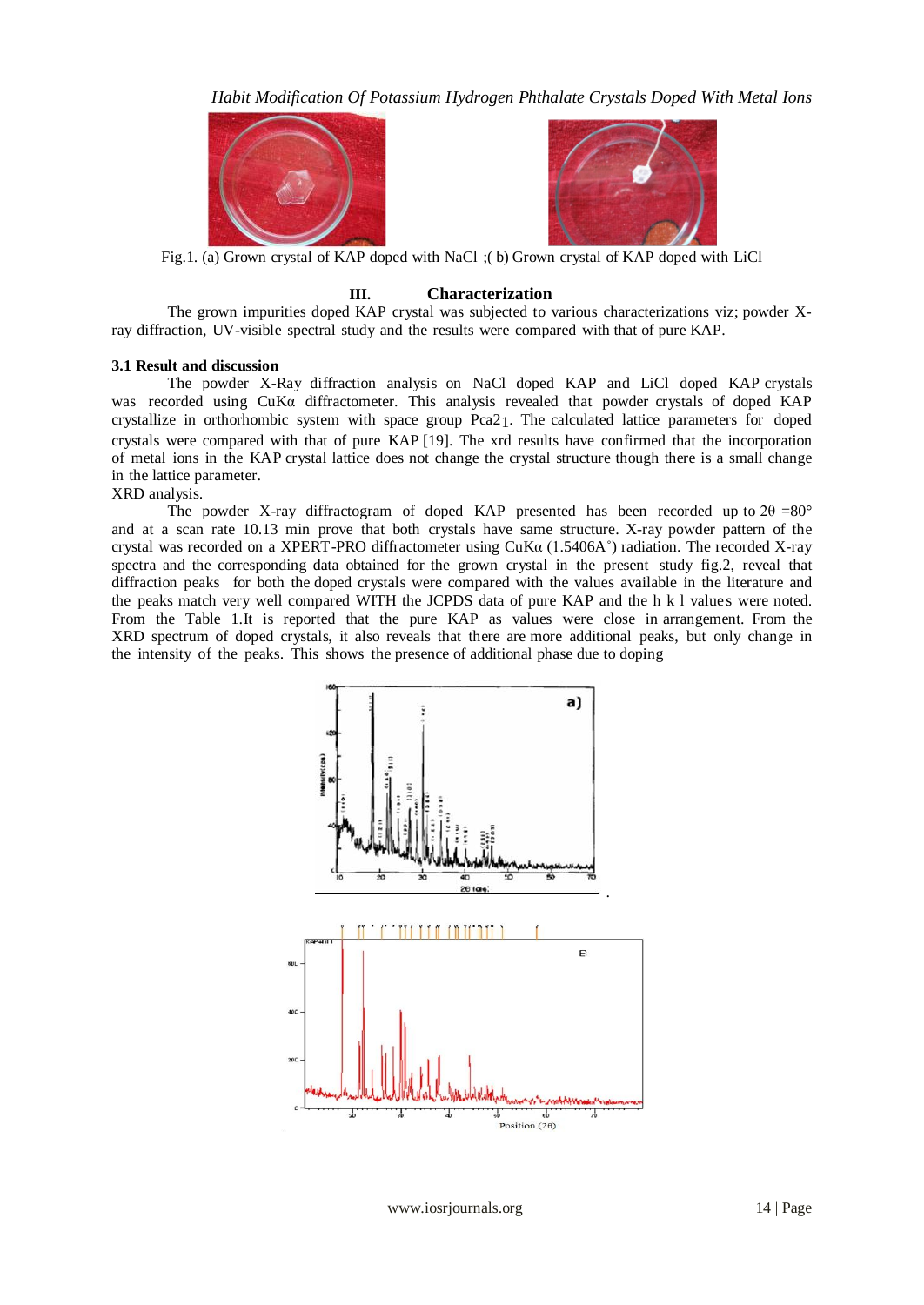

Fig.2. (a) XRD spectra for pure KAP ;( b) XRD spectra for LiCl doped KAP ;( c) XRD Spectra for NaCl doped

| 20 IN DEGREES |              |                | $d(A^{\circ})LiCl$ |                | $d(A^{\circ})NaCl$ |  | k             |          |
|---------------|--------------|----------------|--------------------|----------------|--------------------|--|---------------|----------|
| Observed      | <b>ICPDS</b> | Observed JCPDS |                    | Observed JCPDS |                    |  |               |          |
| 17.799        | 17.8866      | 4.97932        | 4.95505            | 4.97932        | 5.00003            |  |               |          |
| 21.235        | 21.3247      | 4.18071        | 4.16330            | 4.03298        | 4.04196            |  | $\mathcal{D}$ |          |
| 22.022        | 22.1294      | 4.03298        | 4.01369            | 3.14860        | 3.15017            |  |               | $\Omega$ |
| 26.1116       | 26.010       | 3.40991        | 3.42296            | 2.98897        | 2.99666            |  |               |          |
| 28.4159       | 28.354       | 3.13842        | 3.14514            | 2.91276        | 2.91849            |  |               | 2        |
| 37.3461       | 37.268       | 2.40593        | 2.41077            | 2.38787        | 2.38964            |  |               |          |
| 44.2096       | 44.169       | 2.04702        | 2.04882            | 2.02584        | 2.05354            |  |               | $\theta$ |

Table: 1 COMPARISION OF DOPED KAP CRYSTAL WITH JCPDS VALUE

UV- visible spectrometer and refractive index

The UV-Vis-NIR spectral transmittance was studied using a Shimadzu UV-Vis spectrophotometer with a single crystal of 6 mm thickness in the range of 200 -1100 nm. The recorded spectrum is shown in Fig 3(a) and 3(b).The crystal has sufficient transmission in the entire region which is an important requirement for a material to be optically active. Pure KAP and doped KAP crystals were subjected to the spectral studies. The studies determine their percentage of transparency and absorbance. It is evident that KAP doped with LiCl has transparency with about 22% for NaCl transparency was about 75% .There is an absorption edge at 199nm.The refractive index is used to identify the particular substance, confirm its purity. The refractive index of the KAP doped LiCl crystal has  $\mu$  = 1.3606(no unit) and for NaCl the refractive index of the KAP doped crystal has  $\mu$  = 1.1856(no unit)



Fig.3.(a)Transmission spectra of NaCl doped KAP crystal ; (b) Absorbance spectra of NaCl doped KAP crystal;(c)Transmission spectra of LiCl doped KAP crystal;(d) Absorbance spectra of LiCl doped KAP crystal

#### **IV. Conclusion**

Good quality single crystals of the pure and doped KAP crystal were grown by using the submerged-seed solution method. Lattice parameters were calculated from the XRD characterization to compare with pure KAP. The powder X-ray reveals stable lattice on doping with KAP. The optical transmission spectrum showed that doped KAP crystal has good transparency in the UV-Vis. The absorption bands at 280nm were analyzed for LiCl and absorption band at 325nm and 340nm were analyzed for NaCl.